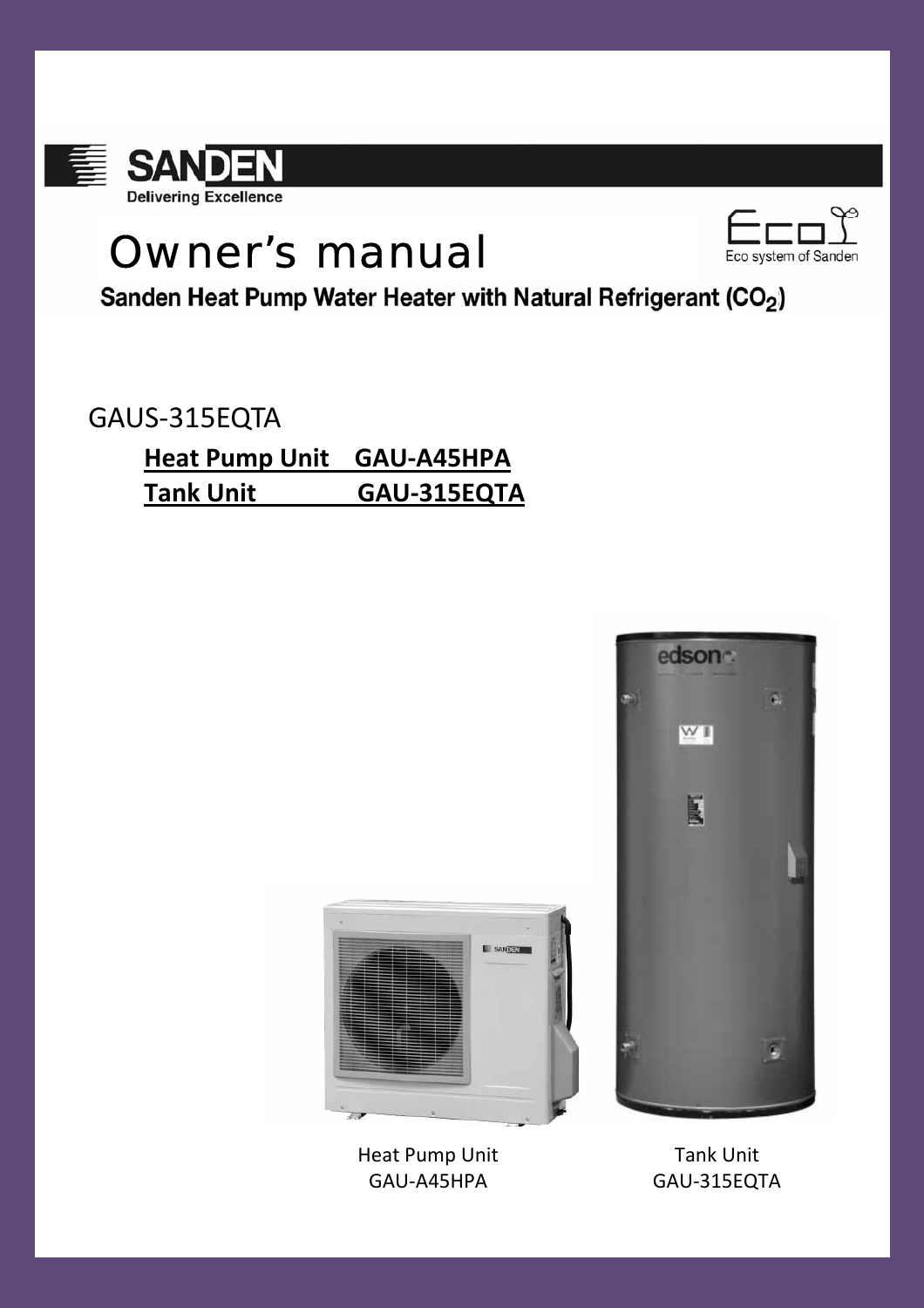## **Contents**

| $Contents \hspace*{20mm} \ldots \hspace*{20mm} \ldots \hspace*{20mm} \ldots \hspace*{20mm} \ldots \hspace*{20mm} \ldots \hspace*{20mm} \ldots \hspace*{20mm} \ldots \hspace*{20mm} \ldots \hspace*{20mm} \ldots \hspace*{20mm} \ldots \hspace*{20mm} \ldots \hspace*{20mm} \ldots \hspace*{20mm} \ldots \hspace*{20mm} \ldots \hspace*{20mm} \ldots \hspace*{20mm} \ldots \hspace*{20mm} \ldots \hspace*{20mm} \ldots \hspace$ |  |
|--------------------------------------------------------------------------------------------------------------------------------------------------------------------------------------------------------------------------------------------------------------------------------------------------------------------------------------------------------------------------------------------------------------------------------|--|
|                                                                                                                                                                                                                                                                                                                                                                                                                                |  |
|                                                                                                                                                                                                                                                                                                                                                                                                                                |  |
|                                                                                                                                                                                                                                                                                                                                                                                                                                |  |
|                                                                                                                                                                                                                                                                                                                                                                                                                                |  |
|                                                                                                                                                                                                                                                                                                                                                                                                                                |  |
|                                                                                                                                                                                                                                                                                                                                                                                                                                |  |
|                                                                                                                                                                                                                                                                                                                                                                                                                                |  |
|                                                                                                                                                                                                                                                                                                                                                                                                                                |  |
|                                                                                                                                                                                                                                                                                                                                                                                                                                |  |
|                                                                                                                                                                                                                                                                                                                                                                                                                                |  |
|                                                                                                                                                                                                                                                                                                                                                                                                                                |  |
|                                                                                                                                                                                                                                                                                                                                                                                                                                |  |
|                                                                                                                                                                                                                                                                                                                                                                                                                                |  |
|                                                                                                                                                                                                                                                                                                                                                                                                                                |  |
|                                                                                                                                                                                                                                                                                                                                                                                                                                |  |
|                                                                                                                                                                                                                                                                                                                                                                                                                                |  |

#### **PATENTS**

This water heater may be protected by one or more patents or registered designs in the name of Sanden Australia Pty. Ltd.

#### **TRADE MARKS**

® Registered trademark of Sanden Australia Pty. Ltd.

Note: Every care has been taken to ensure accuracy in preparation of this publication.<br>No liability can be accepted for any consequences that may arise as a result of its application.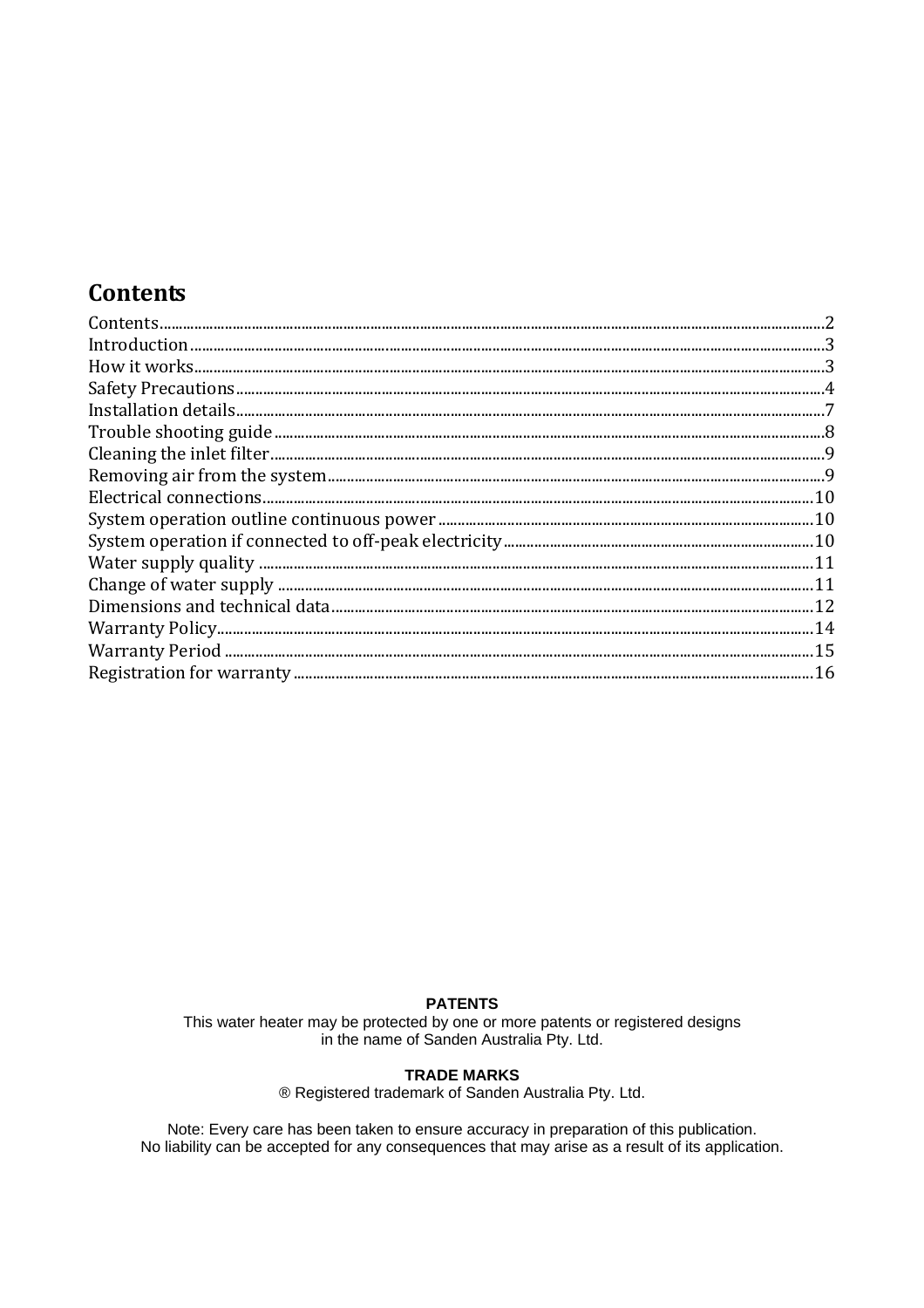### **Introduction**

The Sanden Heat Pump Water Heater System has been designed using the latest refrigeration technology to remove the heat from the air to heat water. The refrigerant we use is  $CO<sub>2</sub>$  which does not contribute to global warming so it allows us to help keep a clean healthy earth for future generations.

We have also considered the power requirement. By using  $CO<sub>2</sub>$  as the refrigerant we have produced one of the most energy efficient units currently available. It's even more efficient when connected to off-peak power<sup>1</sup> and the noise level is so low it will operate unobtrusively throughout the night.

### **How it works**

The Heat Pump Water Heater System heats water by transferring the heat from the surrounding air to the water using a refrigerant. The refrigerant is heated by a heat exchanger that absorbs heat from the surrounding air.

#### **Heat Pump Water Heater System**



Note<sup>1</sup> operating conditions may vary depending on the type of off-peak tariff that is available in your area. The unit must have a minimum of 5 hours continuous power available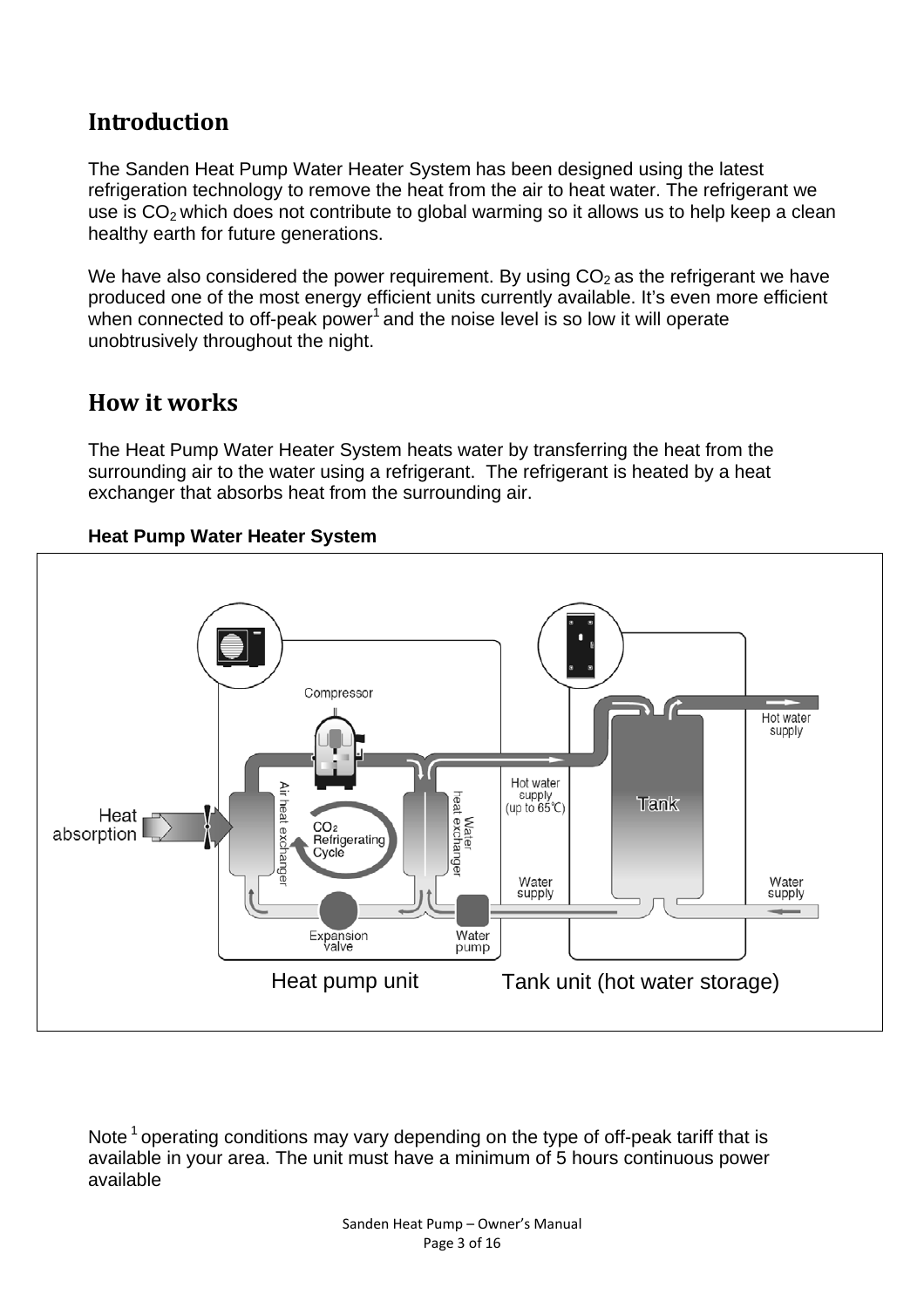# **Safety precautions**

Please ensure you fully observe the precautions.

The following instructions need to be fully followed to prevent any harm to users and others or damage to your property.

The extent of the possible harm or damage caused by misuse of the product falls into the following classifications.

The column with this classification indicates "the extent of harm that Warning includes the possibility of death or serious injury". The column with this classification indicates "the extent of harm/damage **Caution** that includes the possibility of injury or damage to property".

The type of content to be observed can be explained with the following pictorial classifications.



Indicates content requiring "attention".

Indicates content that is prohibited.

Indicates content with "instructions" that need to be fully followed.

# Warning

Do not touch the faucet while hot water is being supplied





Could result in being burnt by hot water.

Check the water temperature before supplying any hot water or taking a shower.



Do not touch the relief valve, drainage pipe, drain outlet or drain elbow when inspecting the relief valve or while draining hot water.





Could result in being burnt by hot water.

Do not touch the heat pump unit pipes or hot-water supply pipes.





Could result in being burnt.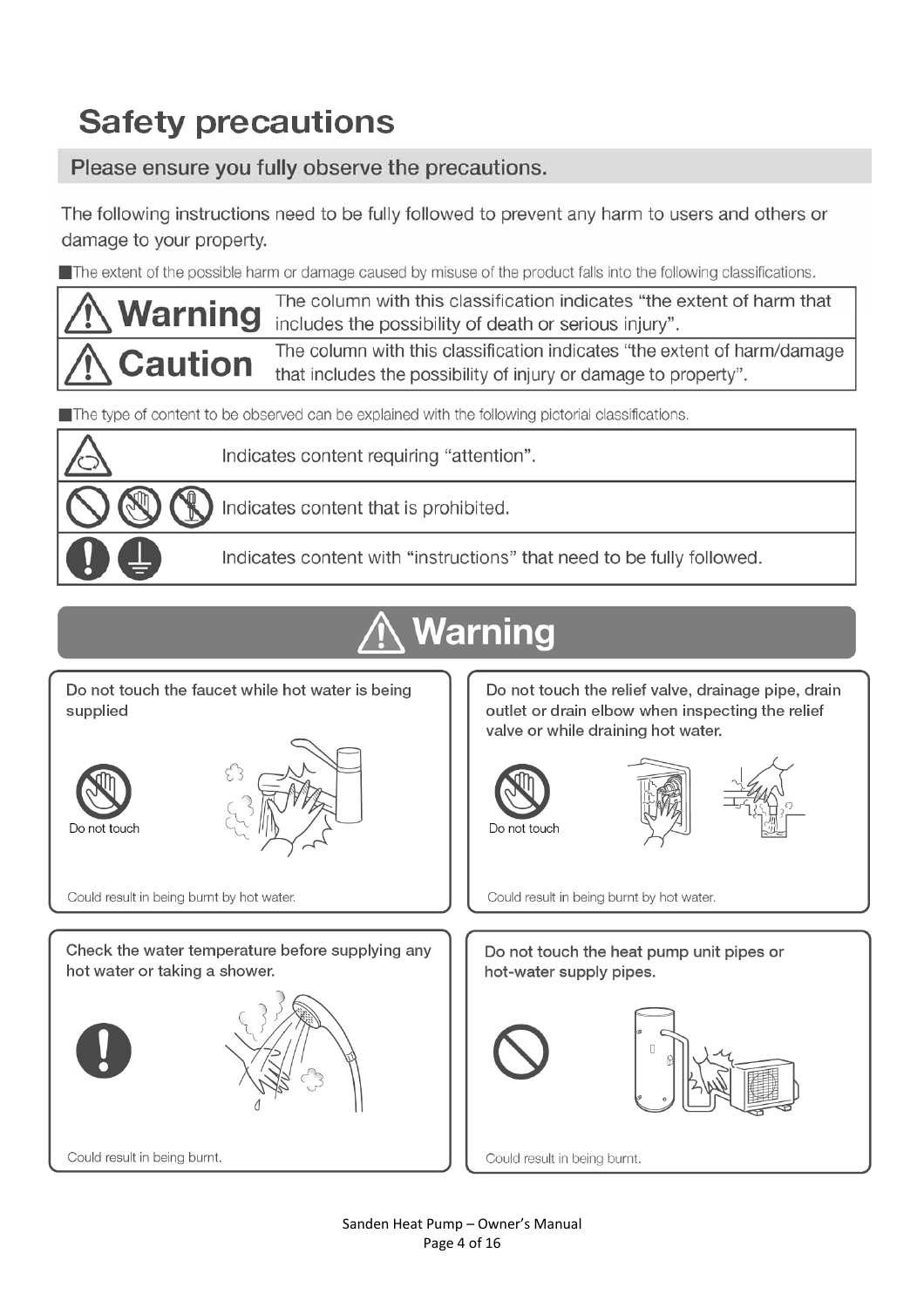# **Warning**

Do not use any damaged, altered, or bundled power cords.



Ensure the product is removed from any gas containers, sources of fire and flammable substances.



product could result in fire.

Do not open the front board of the hot water storage unit or the heat pump unit cover.





Could result in electric shock.

#### Verify that the piping has all been insulated.



Any of the pipes freezing up and getting damaged could result in scalding or water leaking.

Please contact the dealer on insulating the pipes.



Could result in injury.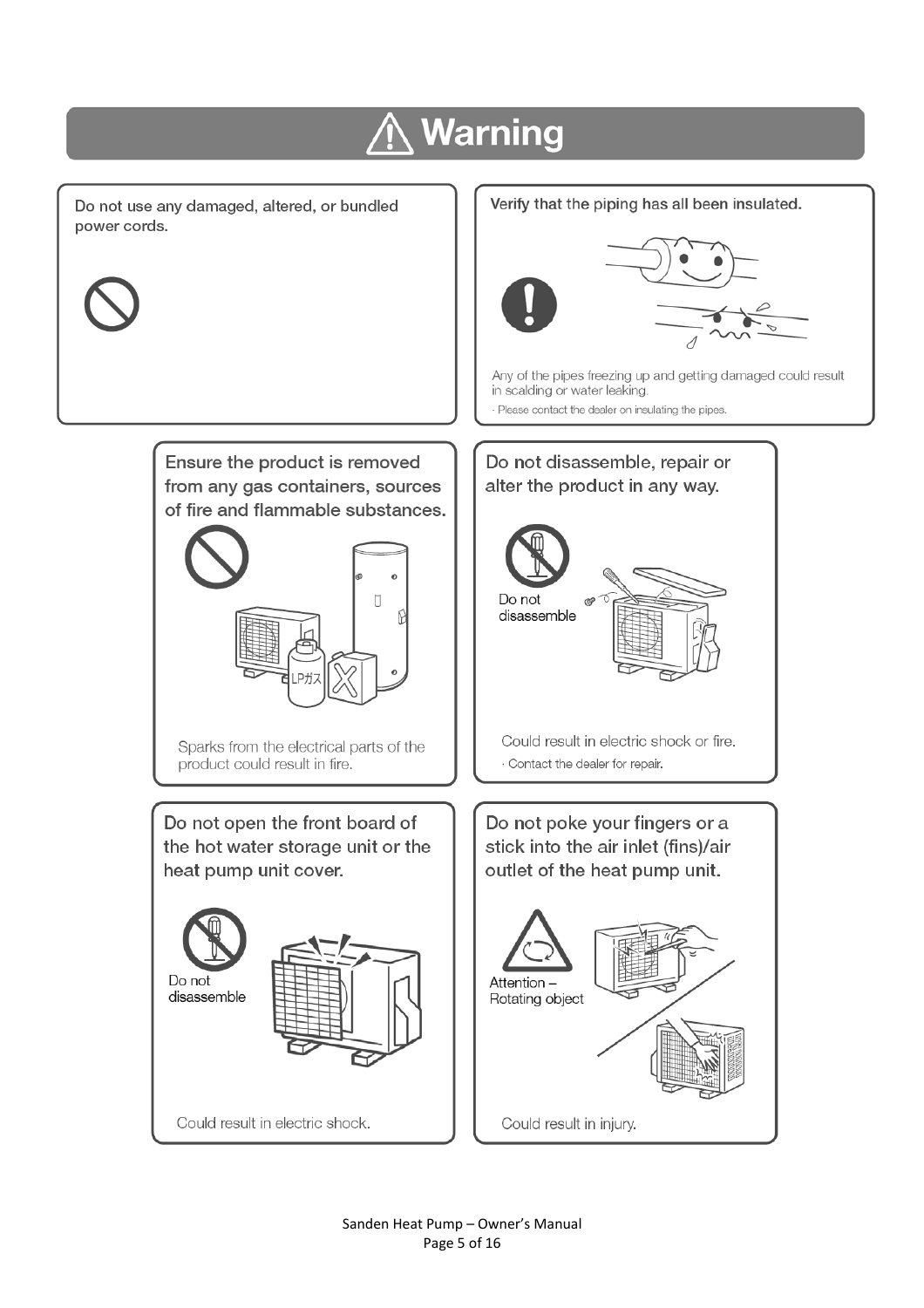

In the winter in particular please pay attention to any snow coverage.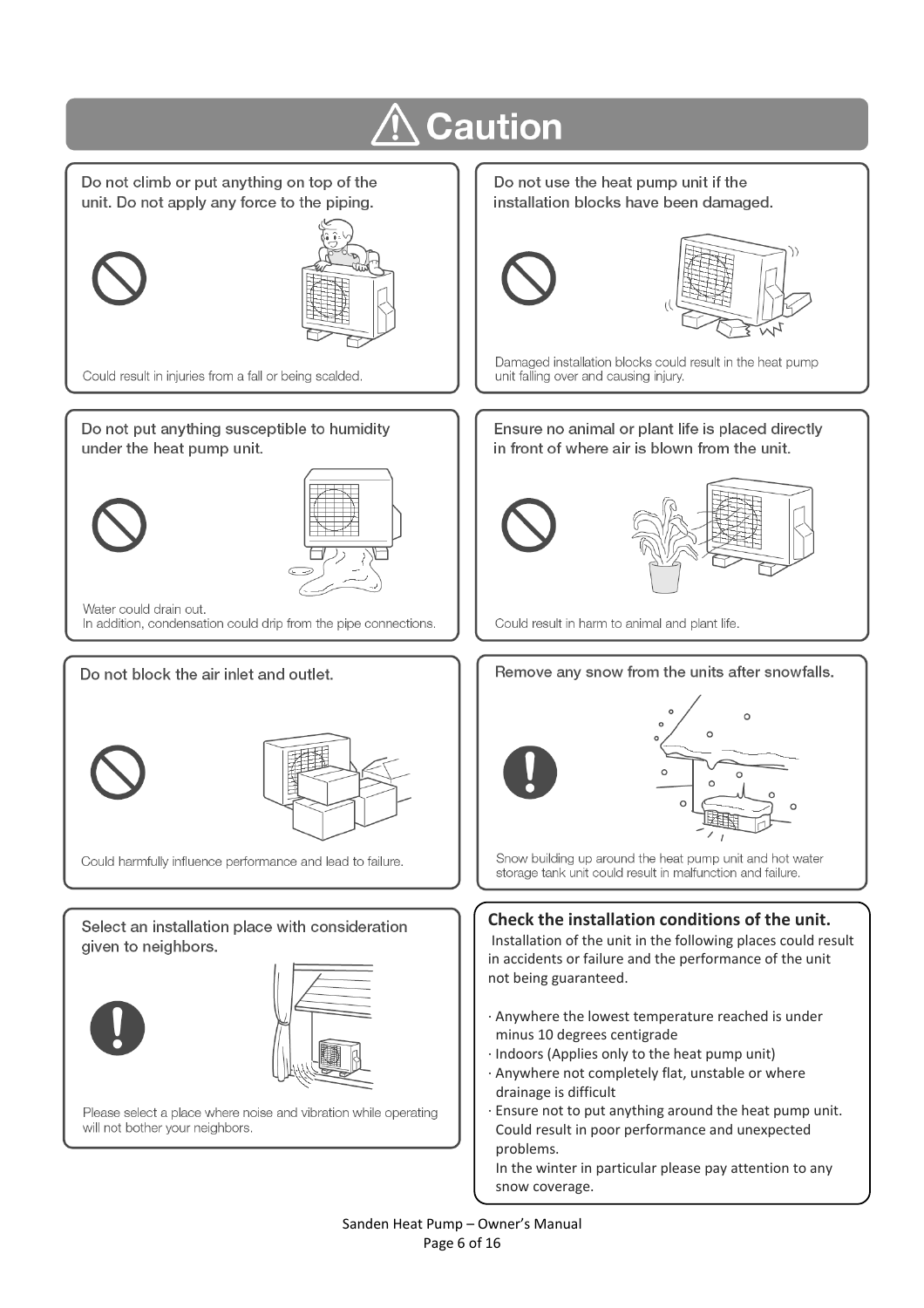## **Installation details**

This Heat Pump Water Heater System must be installed by a licensed person in consideration of the following standards and regulations:

- AS/NZS3500 National plumbing and drainage code hot water supply systems acceptable solutions
- HB 263-2004 Heated water systems plumbing industry commission
- AS/NZS 3000 Electrical installations (known as the Australian/New Zealand wiring rules)
- **Notice to Victorian customers from the Victorian Plumbing Industry Commission.** The *Victorian Building Act 1993* requires that this Heat Pump Water Heater System must be installed by a licensed person. Only a licensed person will provide a Compliance Certificate, showing that the work complies with all the relevant standards. Only a licensed person will have insurance protecting their workmanship for six years.
- **The unit has been specifically designed for domestic hot water heating and is not** suitable for any other purpose.
- The unit is designed to operate when connected to the town water supply with a maximum operating pressure of 650 kPa. To ensure the mains pressure does not exceed this, a pressure-limiting device that complies with AS1357 must be connected to the town water supply line.
- $\blacksquare$  This system delivers hot water exceeding 50 $\degree$ C. Reference should be made to AS/NZ3500 and/or local regulations relating to the need for temperature tempering devices.
- The unit must be stored and transported in an upright position. Failure to do so may render the unit faulty. Such failure is not covered under any warranty agreements.

Failure to comply with the above conditions will void the warranty.



#### **Typical installation layout**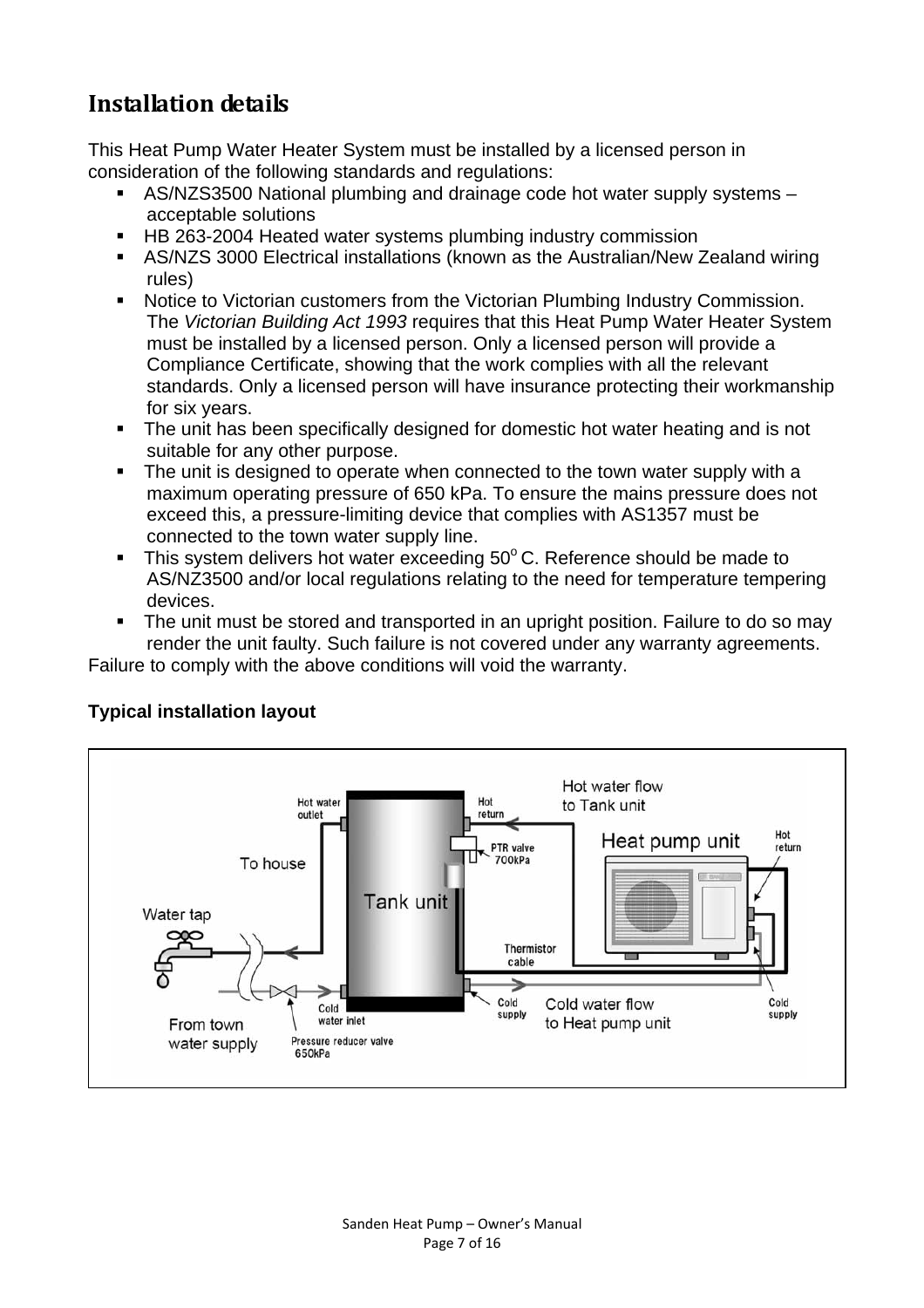## **Trouble shooting guide**

If you faced to a problem in a use of our heat pump water heater system, please check the following things prior to calling for a support.

| <b>Status</b>                                                                          | <b>Considerable Causes</b>                                                                 | <b>Action to Take</b>                                                                                                                                                                                                                          |
|----------------------------------------------------------------------------------------|--------------------------------------------------------------------------------------------|------------------------------------------------------------------------------------------------------------------------------------------------------------------------------------------------------------------------------------------------|
| No hot water<br>comes out of<br>water tap<br>Temperature<br>of hot water is<br>too low | Small or no hot water is left in<br>the storage tank.                                      | - Stop using hot water and wait for about 1<br>hour<br>- Consider a change of the electricity<br>supply off-peak mode (Length of power-<br>supply hours may be too short for the<br>water heating cycle to cover the hot water<br>consumption) |
|                                                                                        | Air removing procedure from the<br>heat pump system may be<br>insufficient.                | - Open the water drain plugs on the Heat<br>Pump Unit to remove air from water circuit.<br>(Be careful for burning)                                                                                                                            |
|                                                                                        | Filter on cold inlet connector may<br>be blocked.                                          | - Check the filter and remove if there is any<br>blockage                                                                                                                                                                                      |
|                                                                                        | Water flow speed may be<br>dropped due to the heat pump<br>piping bend, blockage or crush. | - Check for any piping bend or crush and<br>remove if any                                                                                                                                                                                      |
|                                                                                        | Pipes may be frozen.                                                                       | - If frozen area is found on the piping, melt<br>the ice on the pipe and provide a heat<br>insulation                                                                                                                                          |
|                                                                                        | Stop valve is closed.                                                                      | - Open the valve                                                                                                                                                                                                                               |
|                                                                                        | Air absorption is not sufficient<br>due to a blockage on the<br>evaporator.                | -Remove the object being blocking the air<br>flow through the evaporator<br>(e.g. fallen leaves, grass, snow, etc.)                                                                                                                            |

For those problems not listed in the list above, an inspection provided by a skilled engineer is required. Please contact the distributor.

#### **Caution:**

Do not shut the electricity supplied to the heat pump system even if you go away from home and do not use hot water for a long while.

If the system is equipped with freeze protect heaters, also do not shut the power supply to the heaters.

Failure to do so may cause a crack on the pipes due to the pipes getting frozen.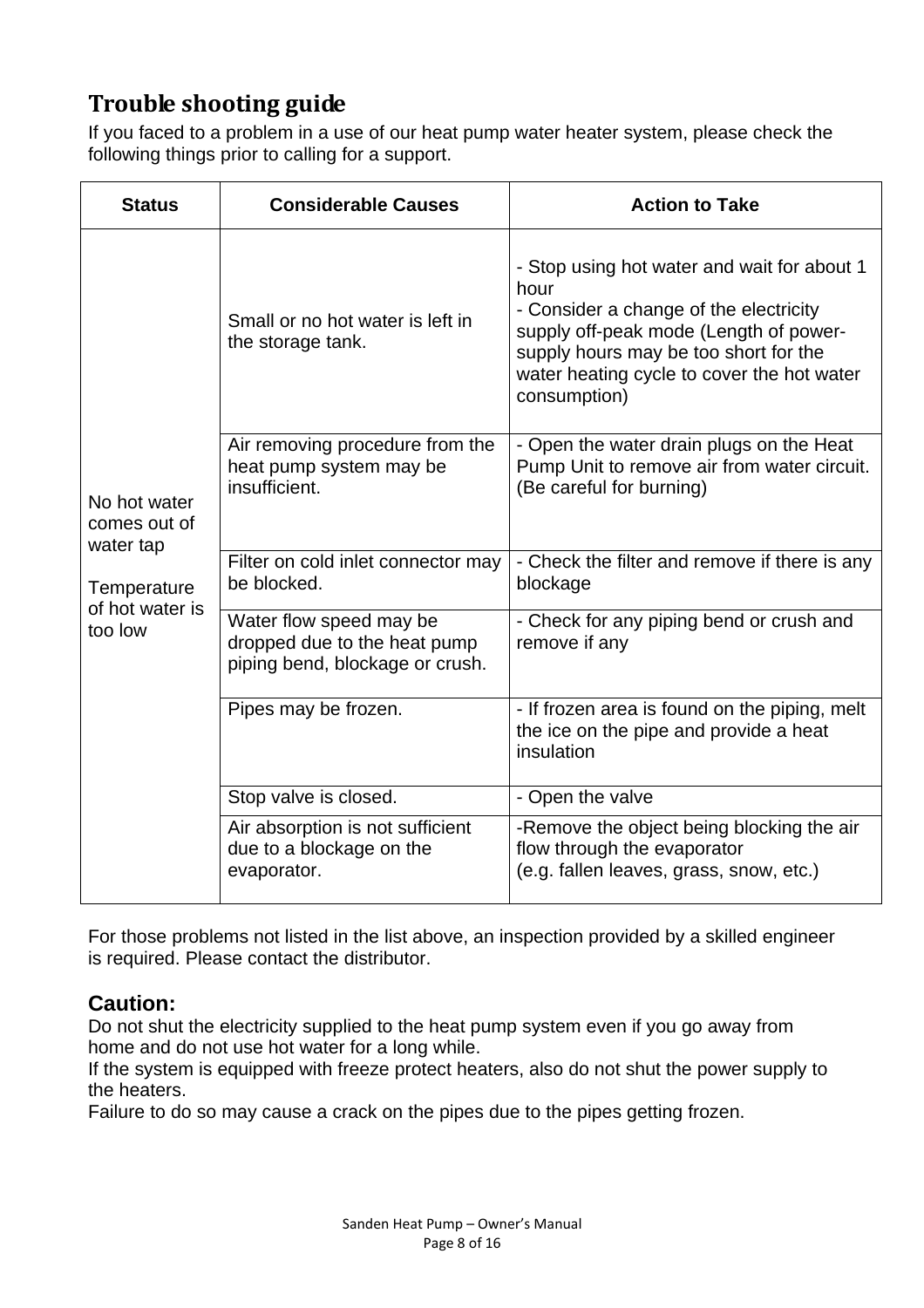## **Cleaning the inlet filter**

- 1. Remove end cover from the Heating Unit to expose inlet/outlet connections
- 2. Turn off inlet water (tap to inlet or at main supply)
- 3. Remove filter plug by unscrewing knurled knob anti-clockwise
- 4. Clean filter by washing (do not pry anything loose)
- 5. Replace filter plug (insert & screw clockwise)
- 6. Turn inlet water on & check to ensure no leak around filter
- 7. Replace the inside cover and the end cover



#### **Do NOT attempt to open the system for any reason; such action will nullify the warranty**.

If any other fault occurs or is recognised, you must contact your supplier for a service call and repair.

## **Removing air from the system**

Air Removing Process



**Caution** Hot water may come out. Be careful not to get the hands burnt.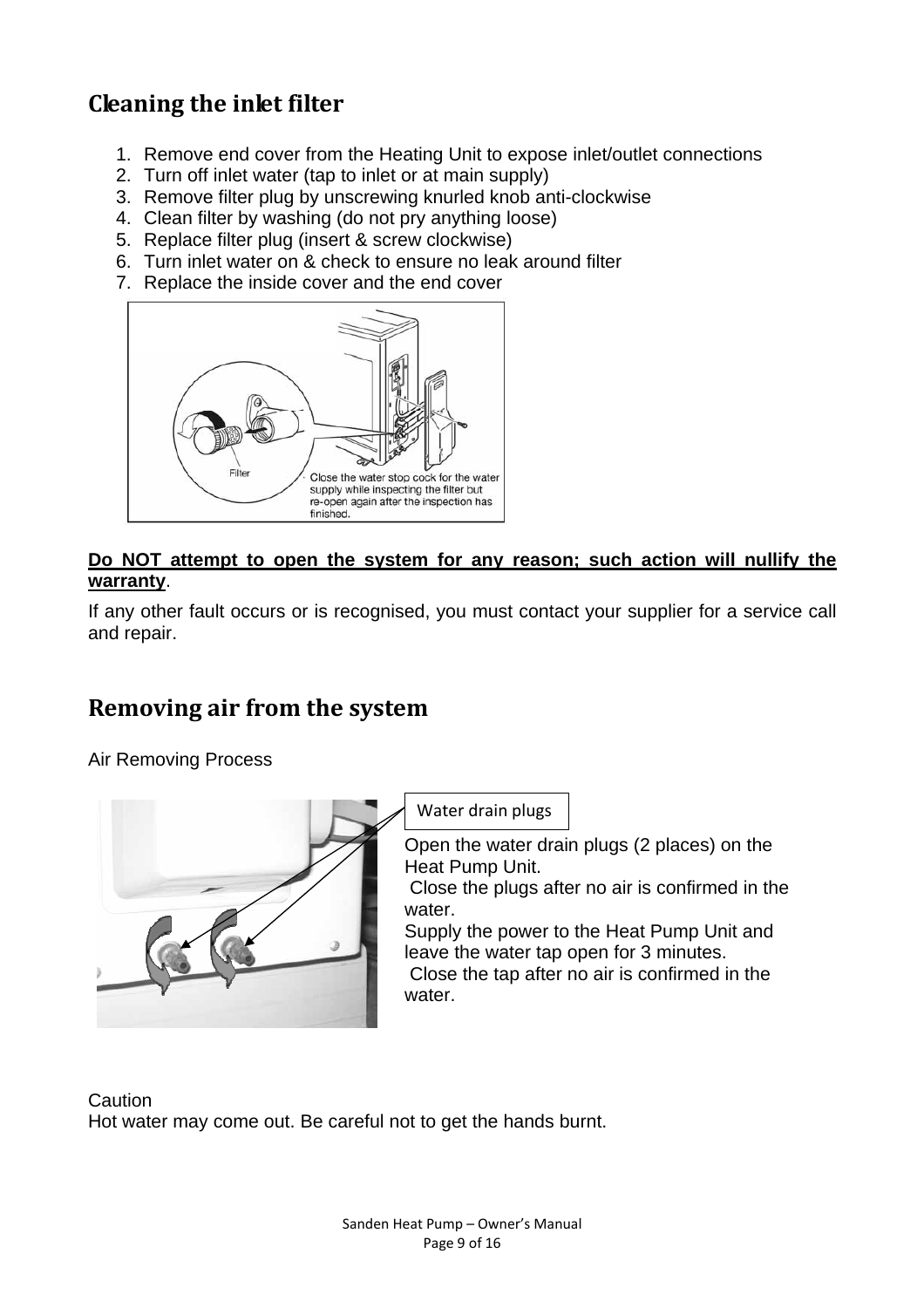### **Electrical connections**

- Electrical installation should be done only by a licensed electrician who carries out the work according to the relevant regulations for electrical safety and wiring.
- Follow the wiring rules for the breaker rating and the thickness of the electrical wiring.
- Verify that the tank unit is full of water and the water stop cocks are open before turning on the power.

#### **System operation outline continuous power**

- The system runs its water heating cycle once a day to fill up the storage tank unit with heated water.
- If the block out time function is selected (setting is covered in page 14) the unit will not operate during the block out times – this function is typically used on installations that have time of use electricity tariffs
- The water heating cycle operation starts automatically when the residual hot water in the tank unit becomes less than 150 litres.
- The system will not run if the electrical power supply is cut off (i.e. if it is connected to off-peak power). However, the system will automatically start operation, once the electricity becomes available.

#### **System operation if connected to offpeak electricity**

- There are no special settings for the off-peak connection. The system will run once the power becomes available and the temperature in the tank drops below the set point of the tank thermistor. If connecting the unit to off-peak, ensure that the off-peak tariff provides a minimum of 5 hours continuous power, as it can take at least four hours to fill the tank unit with hot water if the ambient temperature is lower than 10 $\rm ^{o}C$ , this can be longer.
- If the unit is connected to off-peak and consumption has been higher than normal hot water might not be available until the next power supply cycle.
- Daily frequency and amount of hot water consumption may also affect the duration of the heating cycle operation.

**Select the electrical supply mode that best suits the customer's hot water consumption. The type of off-peak connection may need to be changed if hot water supply is not maintained as required.** 



#### **Outline of electrical system connections**

Sanden Heat Pump – Owner's Manual Page 10 of 16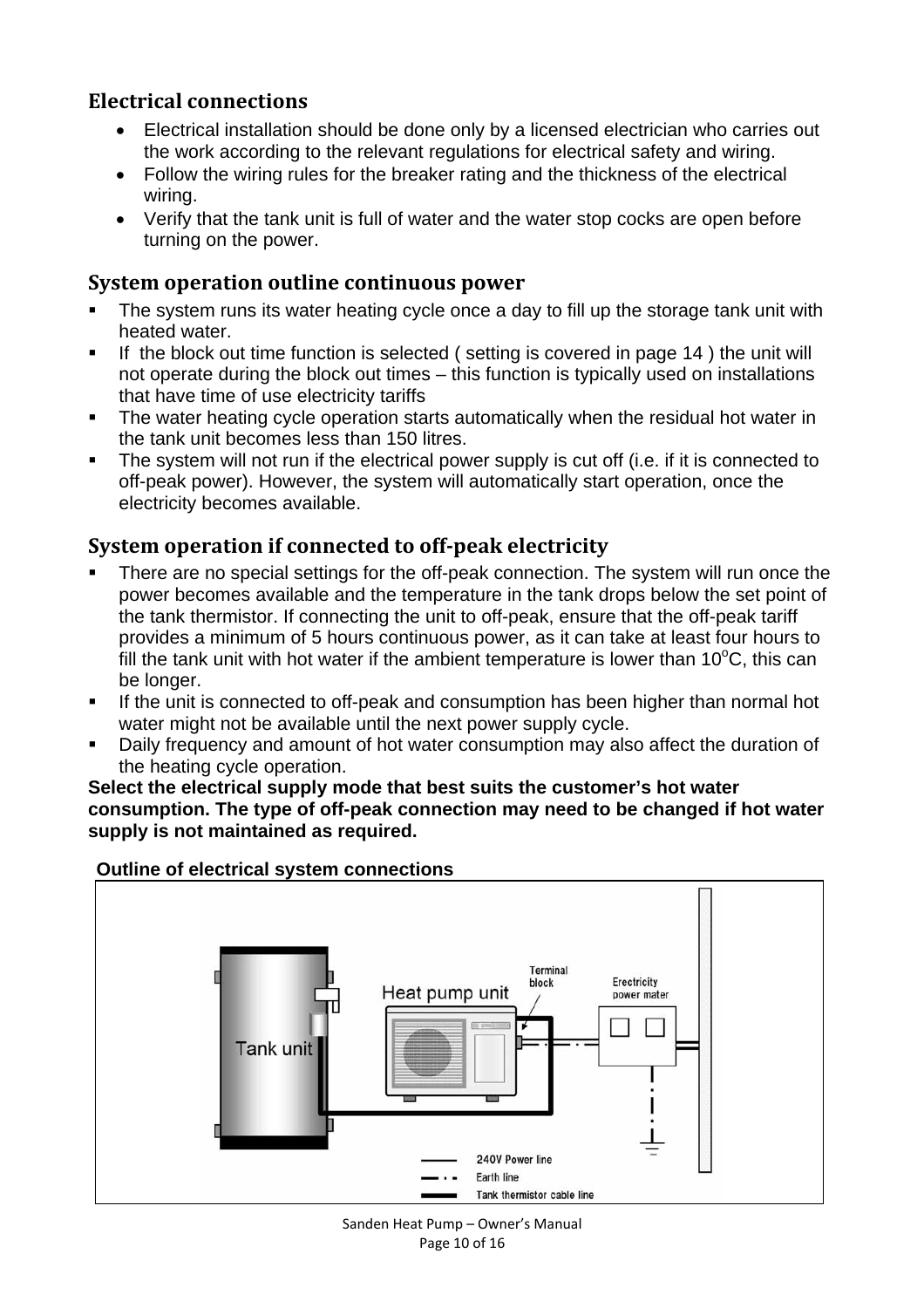## **Water supply quality**

#### **Chloride and pH**

In high chloride water supply areas, the water can corrode some parts and cause them to fail. Where the chloride level exceeds 250 mg/litre warranty does not apply to the heat pump unit and tank unit. pH is a measure of whether the water is alkaline or acid. In an acidic water supply, the water can attack the parts and cause them to fail. No warranty applies to the heat pump unit and tank unit where the pH is less than 6.0. The water supply from a rainwater tank unit in a metropolitan area is likely to be corrosive due to the dissolution of atmospheric contaminants. Water with a pH less than 6.0 may be treated to raise the pH. It is recommended that an analysis of the water from a rainwater tank be conducted before connecting this type of water supply to the system.



## **Change of water supply**

Changing, or alternating, from one water supply to another can have a detrimental effect on the operation and/or life expectation of the water tank unit cylinder, PTR valve, water heating circulation and the heat exchanger in the system. Where there is a changeover from one water supply to another, for example, a rainwater tank supply, desalinated water supply, public reticulated water supply or water brought in from another supply, then water chemistry information should be sought from the supplier or the water should be tested to ensure it meets the warranty requirements in this installation manual.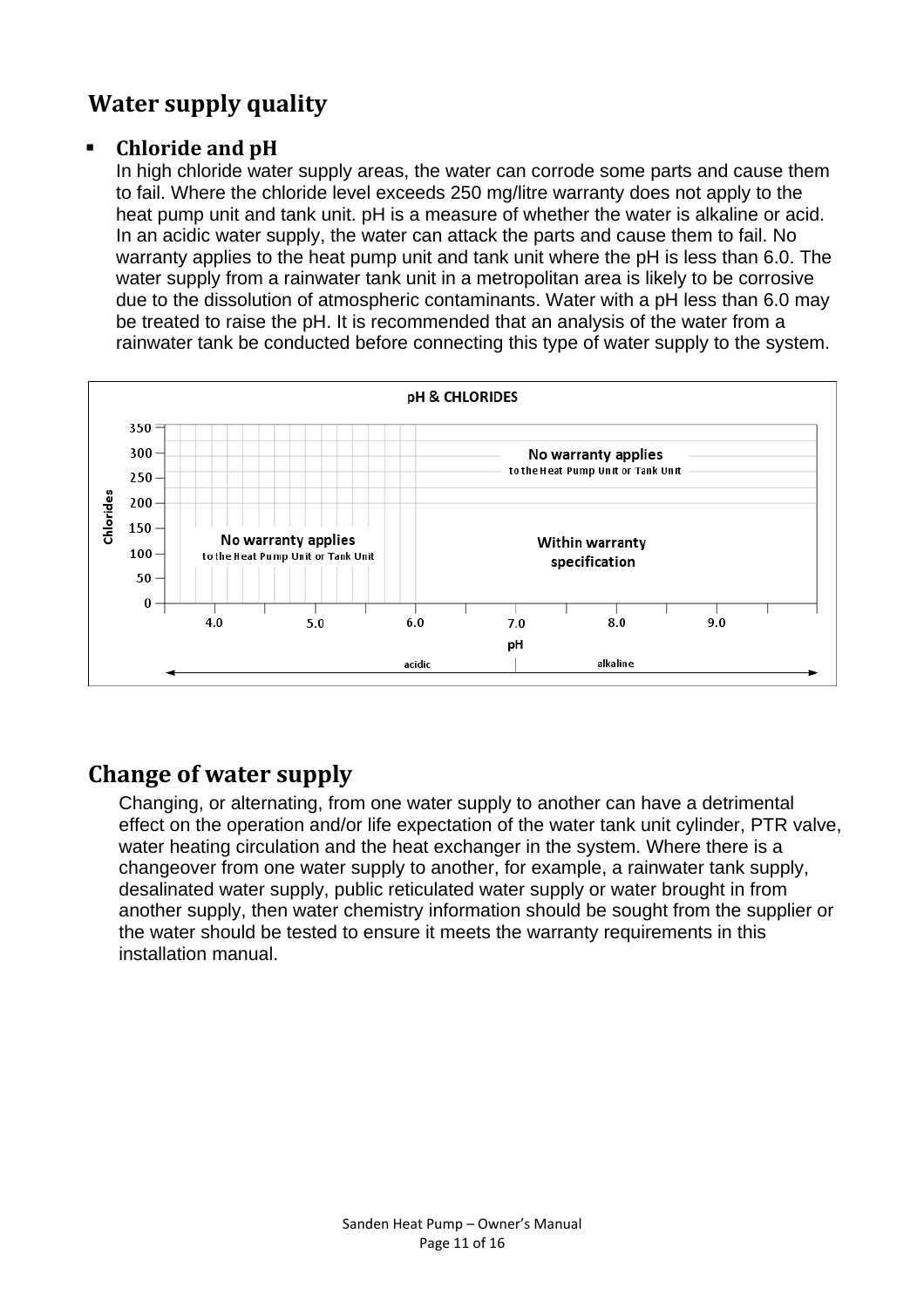# **Dimensions and Technical Data**

Hot Water Storage Tank unit GAU‐315EQTA



| <b>Storage Capacity</b>      | 315 litres                      |  |
|------------------------------|---------------------------------|--|
| Product Weight               | 89.4 kg                         |  |
| Design Pressure              | 700 kPa                         |  |
| <b>Storage Tank Material</b> | <b>Stainless Steel</b>          |  |
| <b>Outside Casing</b>        | <b>Colour Coated Zinc Steel</b> |  |

Sanden Heat Pump – Owner's Manual Page 12 of 16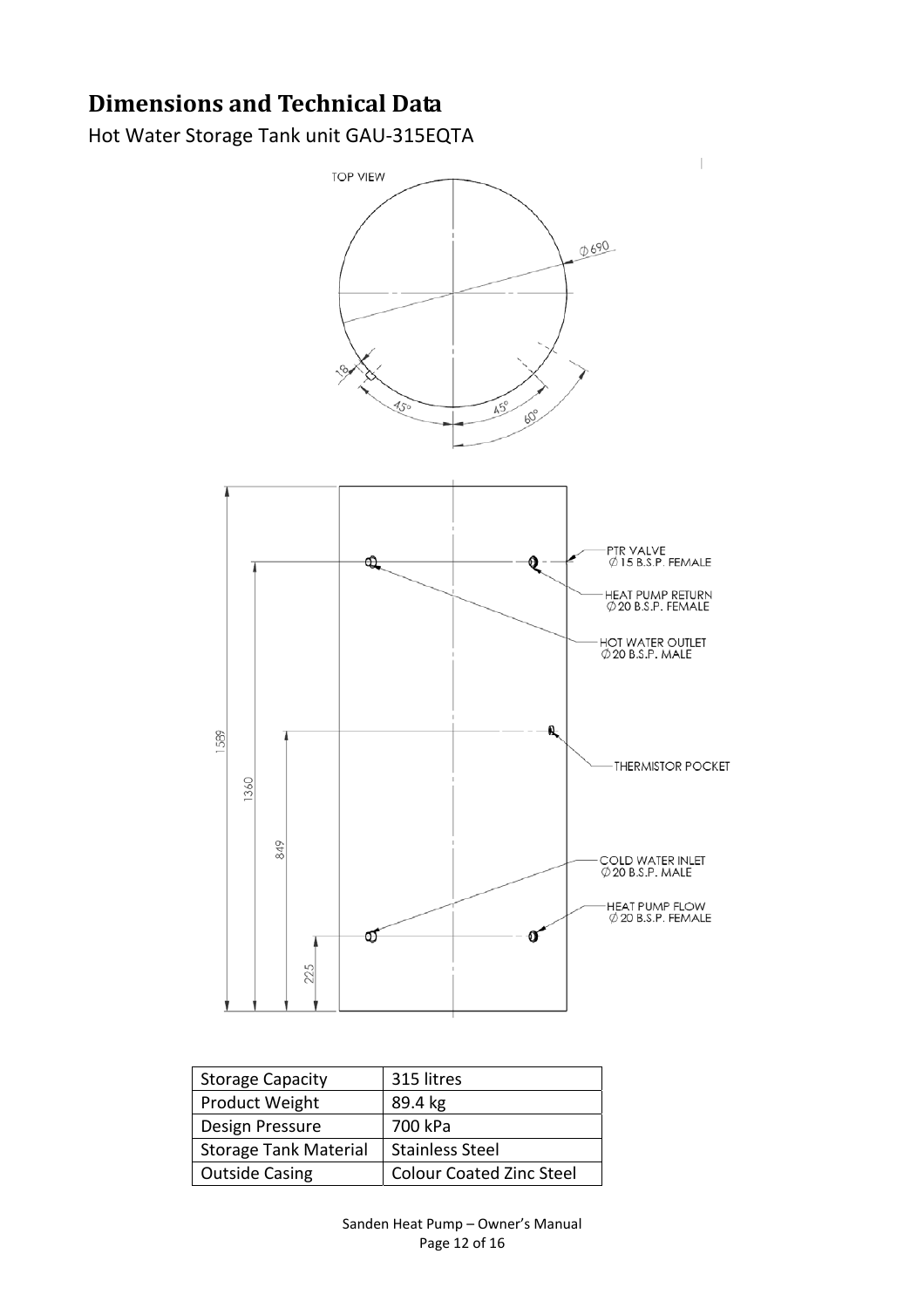#### Heat Pump Unit GAU‐A45HPA





| Refrigerant Type         | R744(CO <sub>2</sub> ) |
|--------------------------|------------------------|
| Product Weight           | 56 kg                  |
| <b>Thermal Capacity</b>  | 4.5 kw *1              |
| <b>Power Consumption</b> | $1.0 \text{ kw}$ *1    |
| COP                      | $\ast$<br>4.5          |
| Heated Water Temp.       | $65^{\circ}$ C         |
|                          |                        |

\*1 Ambient Temp. (Dry / Wet)  $16^{\circ}$ C / 17 $^{\circ}$ C, Inlet Water Temp. 17 $^{\circ}$ C, Outlet Water Temp. 65 $^{\circ}$ C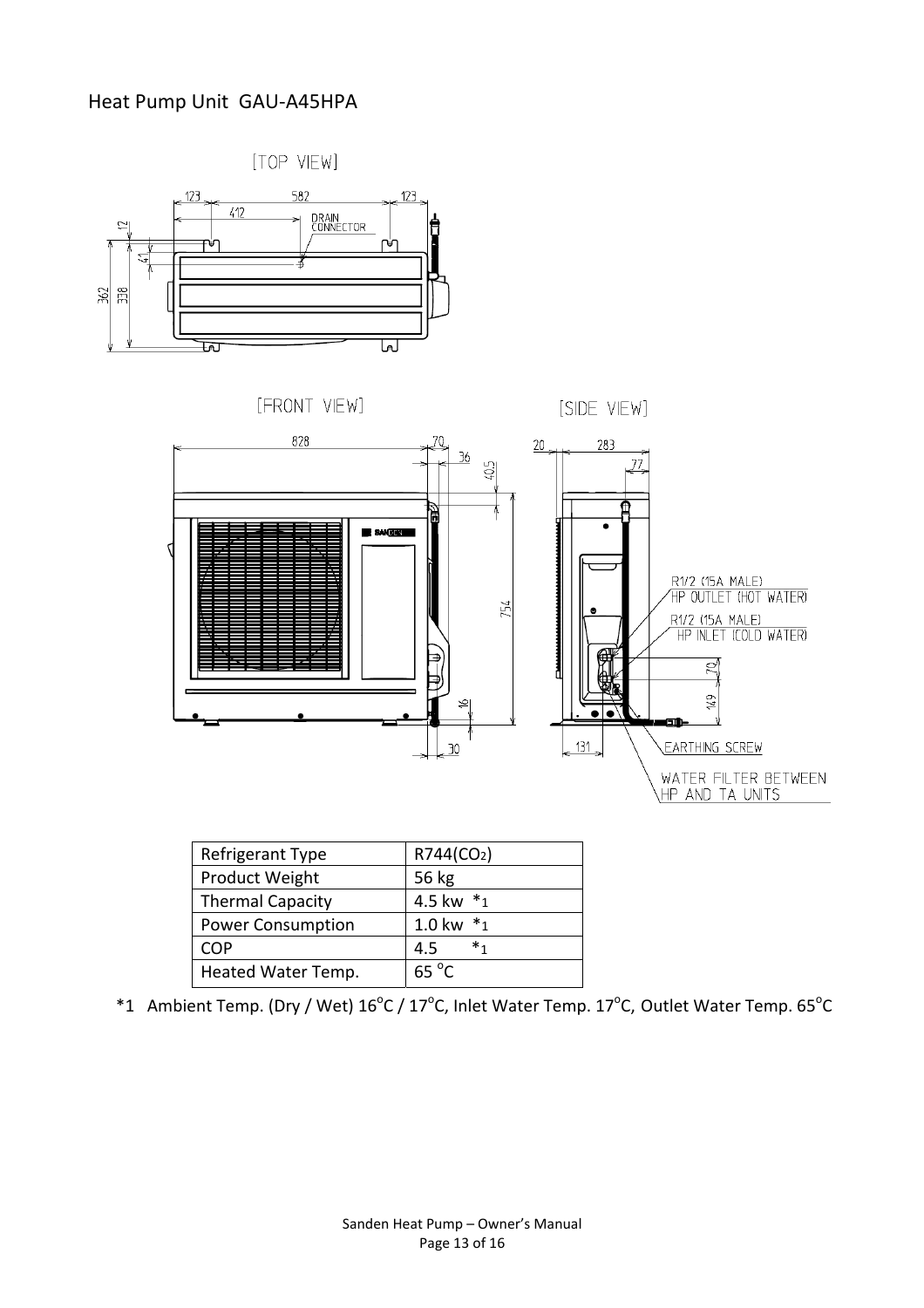## **Warranty Policy**

#### *Warranty Conditions*

- 1. The Sanden Heat Pump Water Heater System must be installed in accordance with the installation instructions supplied with the Heat Pump Water Heater System and in accordance with all relevant statutory and local requirements of the state in which the water heater is installed.
- 2. Where a failed component or Heat Pump Water Heater System is replaced under warranty, the balance of the original warranty period will remain effective. The replaced part or Heat Pump Water Heater System does not carry a new warranty.
- 3. Where the Heat Pump Water Heater System is installed outside the boundaries of a metropolitan area as defined by Sanden or further than 25 kilometers from an accredited service agent, the cost of transport, insurance and travelling costs between the nearest accredited service agent's premises and the installed site shall be the owner's responsibility.
- 4. Where the Heat Pump Water Heater System is installed in a position that does not allow safe, ready access, the cost of accessing the site safely, including the cost of additional materials handling and/or safety equipment, shall be the owner's responsibility.
- 5. The warranty only applies to the Heat Pump Water Heater System and original or genuine (company) component replacement parts and therefore does not cover any plumbing or electrical parts supplied by the installer and not an integral part of the Heat Pump Water Heater System. Such parts would include pressure limiting valve, isolation valves, non-return valves, electrical switches, pumps or fuses.
- 6. The Heat Pump Water Heater System must be sized to supply the hot water demand in accordance with the guidelines in the Sanden Heat Pump Water Heater System literature.

#### *Warranty Exclusions*

- 1. Repair and replacement work will be carried out as set out in the Sanden Heat Pump Water Heater System warranty. However the following exclusions may void the warranty and may incur a service charge and/or cost of parts:
- 2. Accidental damage to the Heat Pump Water Heater System or any component, including: Acts of God, failure due to misuse, incorrect installation, attempts to repair the water heater other than by a Sanden accredited service agent or the Sanden service department.
- 3. Where it is found there is nothing wrong with the Heat Pump Water Heater System; where the complaint is related to excessive discharge from the temperature and/or the pressure relief valve due to high water pressure; where there is no flow of hot water due to faulty plumbing; where water leaks are related to plumbing and not the Heat Pump Water Heater System or its components; where there is a failure of electricity or water supplies; where the supply of electricity or water does not comply with relevant codes or acts.
- 4. Where the Heat Pump Water Heater System or its component has failed directly or indirectly as a result of excessive water pressure.
- 5. Overflow vent drain has not been installed or blocked or corroded
- 6. Where the Heat Pump has rusted as a result of a corrosive atmosphere;
- 7. Where the unit fails to operate as a result of ice formation in the pipe work to or from the Heat Pump Water Heater System.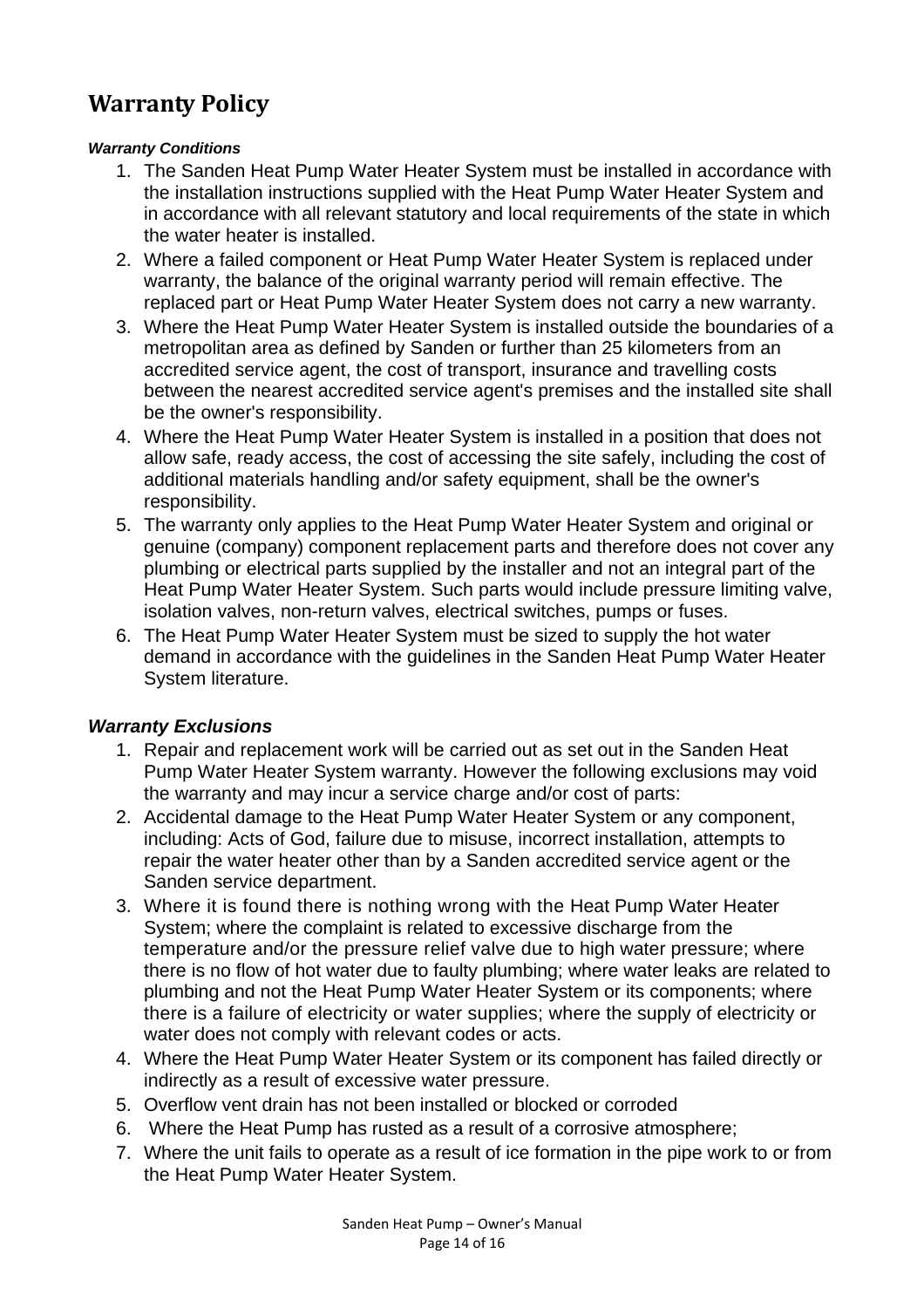- 8. Where the Heat Pump Water Heater System is located in a position that does not comply with the Heat Pump Water Heater System installation instructions or relevant statutory requirements, causing the need for major dismantling or removal of cupboards, doors or walls, or use of special equipment to bring the Heat Pump Water Heater System to floor or ground level or to a serviceable position.
- 9. Repair and/or replacement of the Heat Pump Water Heater System due to scale formation in the waterways or the effects of either corrosive water or water with a high chloride or low pH level when the water heater has been connected to a scaling or corrosive water supply or a water supply with a high chloride or low pH level as outlined in the Owner's Guide and Installation Manual.

 Subject to any statutory provisions to the contrary, this warranty excludes any and all claims for damage to furniture, carpets, walls, foundations or any other consequential loss either directly or indirectly due to leakage from the Heat Pump Water Heater System, or due to leakage from fittings and/or pipe work of metal, plastic or other materials caused by water temperature, workmanship or other modes of failure.

### **Warranty Period**

Subject to the Warranty Conditions and Exclusions stated above, your Sanden Heat Pump Water Heater System is warranted as follows:

**Heat pump unit** – Three years from date of installation

**Tank unit** – Ten years from date of installation